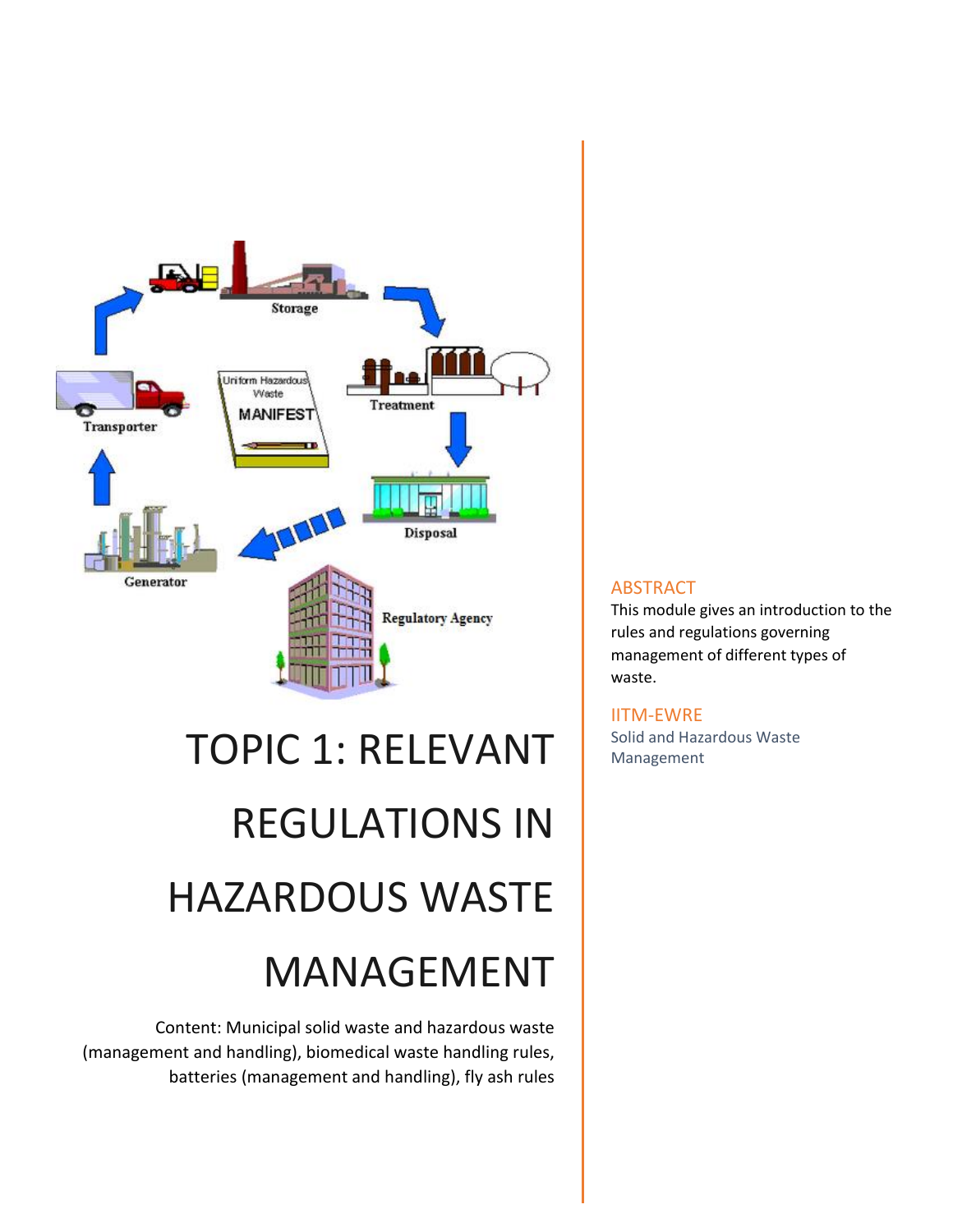USEPA defines **Hazardous Waste** as waste that is dangerous or potentially harmful to our health or environment. Hazardous wastes can be liquid, solid, gaseous or sludge. They can be discarded commercial products, byproducts from industries, or from households.

This module gives a brief introduction to the different kinds of waste and guidelines for waste management practices.

**Hazardous Waste** includes many different toxic chemicals (organic compounds as well as metals). They require complex treatment processes. Some of the commonly known priority chemicals are polychlorinated biphenyls (PCBs), furans, polyaromatic hydrocarbons (PAHs); and toxic metals include lead, cadmium, chromium, mercury. These pose serious health hazards and their migration must be contained.

- **Further reading on Priority Chemicals (PCs):** 
	- o <http://www.epa.gov/osw/hazard/wastemin/priority.htm>

**Municipal Solid Waste Landfills** (MSWLFs) receive household waste. MSWLFs can also receive non-hazardous sludge, industrial solid waste, construction debris. Some of the governing regulations are:

- Location: MSWLFs to be built away from faults, wetlands, plains, farmlands
- **EXP** Composite liner: A geomembrane liner to protect groundwater and underlying soil
- **EXTE:** Leachate removal and collection systems: Removes leachate from landfill
- Operation and management: Covering waste frequently with few inches of soil to protect human and animal health
- Groundwater monitoring: To ensure materials have not escaped from landfill
- Closure and post-closure: Covering landfills and constant monitoring
- Corrective action: Control and clean-up discharges from landfill to protect groundwater
- Financial assistance: Funding to maintain the landfill and the surrounding environment

#### **Municipal Solid Waste Generation Quantity in Indian Cities:**

It has been estimated that urban India generates about 188,500 tons of municipal solid waste per day, at a per capita generation of 500 grams per day.

Suggested Reading: *Sustainable Solid Waste Management in India.* Earth Engineering Center (EEC), Waste-To-Energy Research & Technology Council (WTERT), Columbia University. 2011.

**Hospital Waste** is produced by hospitals, clinics, veterinary hospitals, dental practices and so on. Medical waste is mostly incinerated. However, burning of waste leads to air pollution; it must be seen if the resulting air emissions are well within the standards for that area. Open dumping of medical waste is not advised, as it will contribute to spread of diseases. There are some alternatives to incineration of medical waste:

- Thermal treatment (such as microwave)
- **Steam sterilization**
- Electropyrolysis
- Chemical treatment

**Batteries** contain heavy metals (mercury, zinc, nickel, cadmium) and improper disposal of batteries will contaminate the environment. It is important to recycle batteries: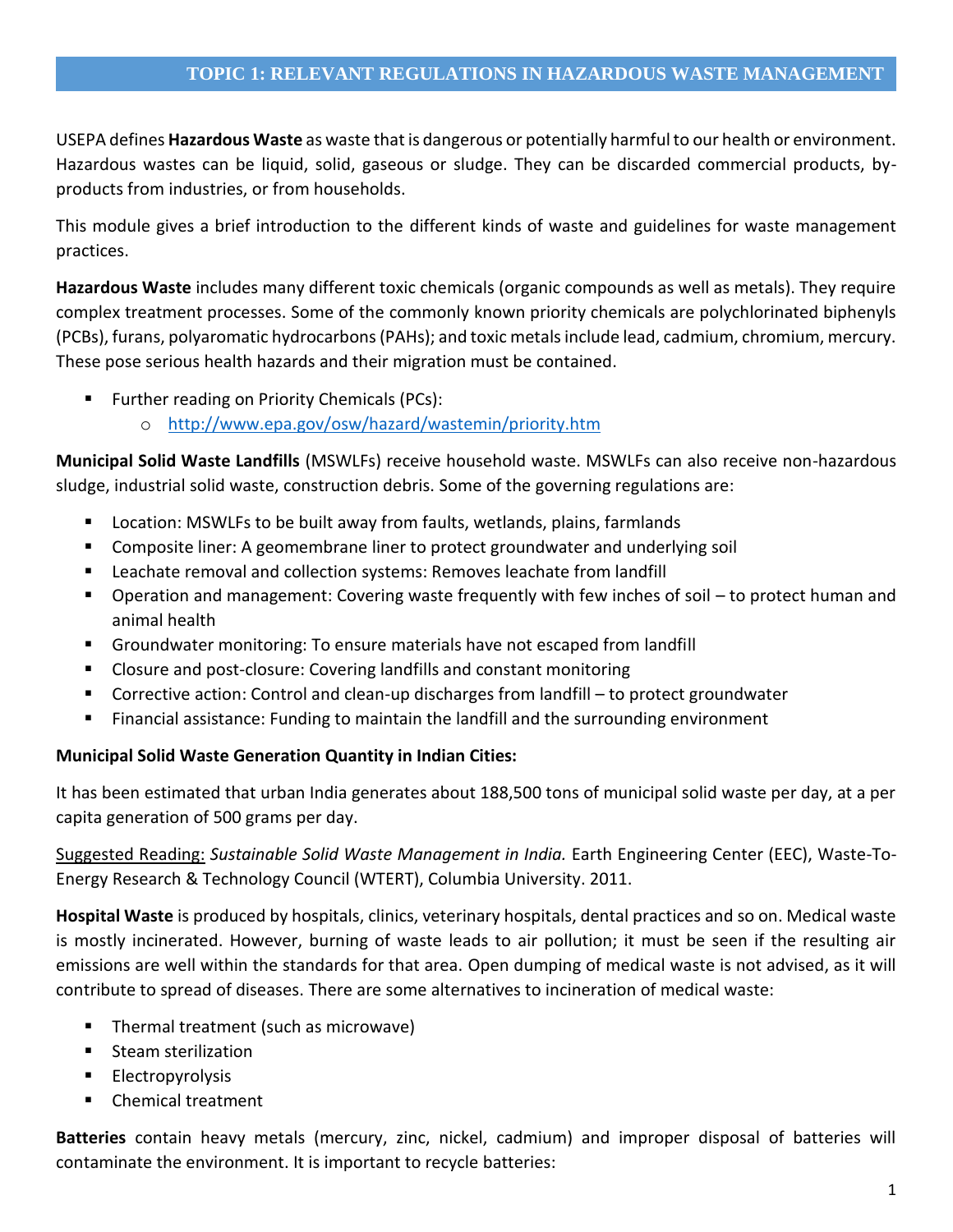- Lead-acid (wet) batteries can be recycled. The battery is crushed into pieces, following which the plastic is reclaimed and processed into new plastic products; while the purified lead is used in battery manufacturing and other industries.
- Dry cell batteries (used in household items such as flashlight) contain zinc, mercuric oxide, silver oxide and lithium. The heavy metals can be reclaimed in this case as well.

**Fly ash** is the residue from combustion of coal is usually captured by the use of pollution control technology such as scrubbers. Fly ash constitutes the majority of particulate matter; and poses a significant problem when it mixes with groundwater (as leachate from landfills). USEPA has recently approved the use of fly ash in concrete, and this can be seen in a favourable light (sustainable materials management).

- The article can be found at:
	- o http://www.worldcement.com/news/environmental/articles/EPA approves use of flyash in [concrete\\_868.aspx#.U7TlFPmSwu8](http://www.worldcement.com/news/environmental/articles/EPA_approves_use_of_flyash_in_concrete_868.aspx#.U7TlFPmSwu8)

**Plastic Waste** must be recycled – the repercussions of indiscriminate dumping of plastic waste has been made very clear. Plastic is recycled according to the resin type – it is shredded, the impurities eliminated, the remaining material is extruded into pellets and then used to manufacture other products. The most common one is PET (polyethylene terephthalathe) bottle recycling – the mineral water bottle for instance.

## **Hazardous Waste Management Guidelines**

## Guidelines for Generator of Hazardous Waste

- 1. To keep a complete record of the types, quantities and characteristics of waste.
- 2. To segregate hazardous waste from non-hazardous waste at source.
- 3. To transport hazardous waste only through the specified and registered transporters.
- 4. To fulfill the pre-transport requirements before transporting hazardous waste.
- 5. To dispose of hazardous waste only at the notified disposable facilities.
- 6. The regulatory authorities shall ask the occupier or generator to submit quarterly reports.
- 7. The authorities should ensure that the occupier/generator sends a copy of the manifest to them as soon as the hazardous wastes is shipped for ultimate disposal.
- 8. The regulatory authorities may allow the occupier/generator to store his hazardous waste on-site provided that:
	- **The waste is stored in the specified containers and occupier/generator follows the requirements** for storing in the containers.
	- The date upon which each period of storage begins is clearly marked and visible on each container.
	- While being stored on-site, each container is labelled or marked with the words **"HAZARDOUS WASTE"**, both in English and respective local language.
- 9. The regulatory authorities may allow the occupier/generator to store his hazardous waste on-site a maximum quantity of 10,000 kg or a truckload – whichever is less for a maximum period of 90 days.
- 10. If an occupier/generator generates less than 1,000 kg of hazardous waste in a month, he may be considered as a small quantity generator. Such type of generators may be allowed to store their waste on-site for a maximum period of 180 days. In any case, the quantity of waste should not exceed 6,000 kg at any given point of time.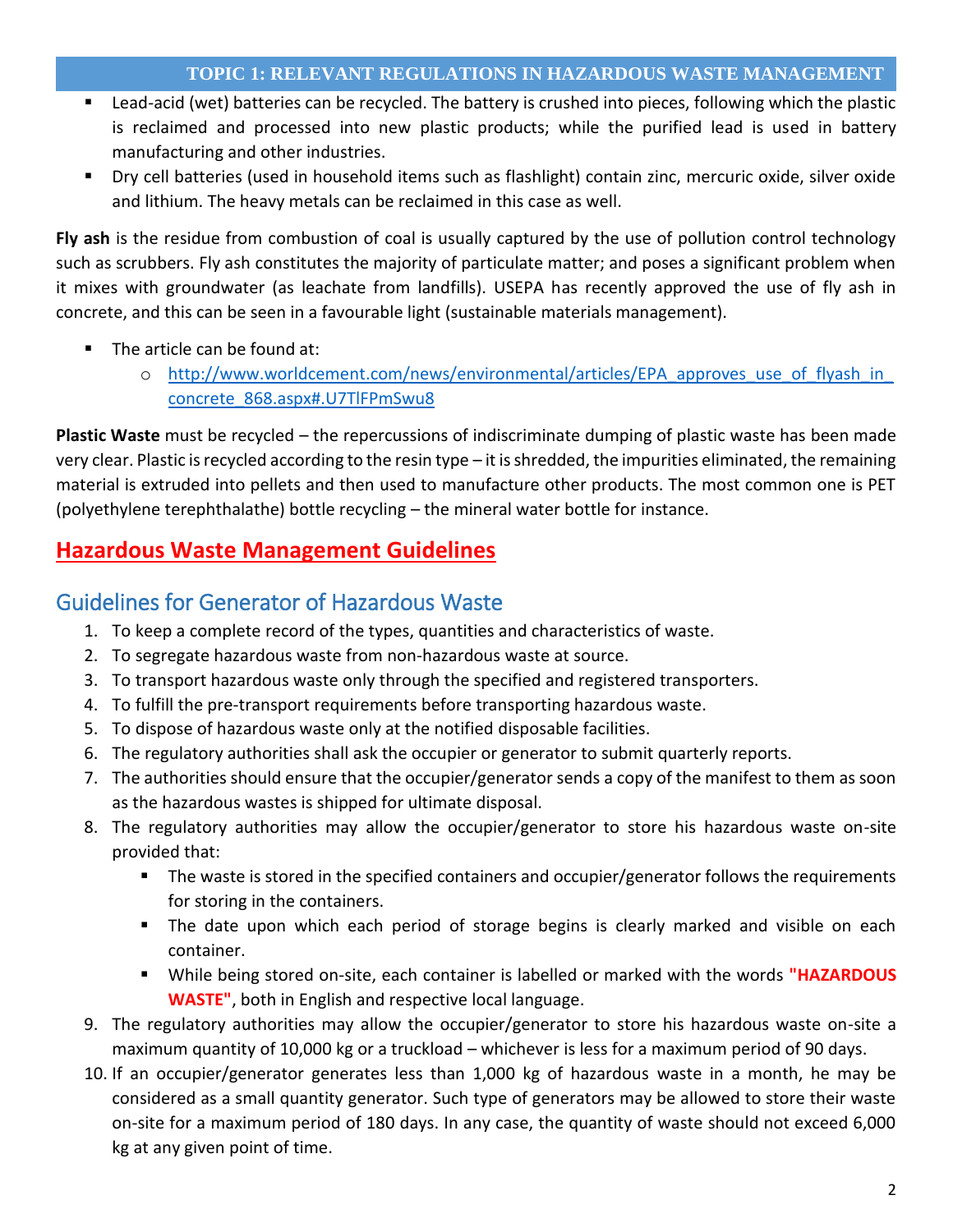- 11. The regulatory authorities may provide an extension in the storage period to the occupier, on case-bycase basis, provided that:
	- An occupier/generator who generates less than 1000 kg of hazardous waste in a month and who transports his waste more than a distance of 500 km for off-site storage, treatment and/ or disposal may be allowed to store hazardous waste on-site for a maximum period of 270 days at the discretion of regulatory authorities. In any case the quantity of waste should not exceed 10,000 kg at any given point of time.
- 12. To ensure that the occupier/generator disposes their waste only in the notified disposal facilities.
- 13. In case of any unforeseen, temporary, and uncontrollable circumstances, the regulatory authorities may grant an extension to 90-day or 180-day or 270-day in the on-site period up to a maximum period of 30 days, after receiving written application from the occupier/generator.
- 14. An occupier/generator who generates less than 1000 kg of hazardous waste or more than 10,000 kg; or store hazardous waste more than 90 days or 180 days or 270 days, as the case may be; should be considered as an operator of a storage facility, unless an extension has been provided by the regulatory authorities.
- 15. An occupier may be allowed to store not more than one day's quantity of semi-solid hazardous waste at a time in containers near the source/point of generation, which is under the control of the operator generating the waste. In any case, the container should have marking of the words **"HAZARDOUS WASTE"** both in English and respective local language.
- 16. At all times there must be at least one employee either on the premises or on call with the responsibilities for coordinating all emergency response measures.
- 17. To inspect the on-site storage areas for proper storage.
- 18. In order to track the hazardous waste from the source of generation to the final disposal points, the regulatory authorities should introduce the manifest system. This system should not only help the regulatory authorities in tracking the hazardous waste but also ensure the safe disposal of the waste. The manifest system would serve as a "chain of custody" document. Every time the shipment changes hands, those responsible sign the manifest.

## **Guidelines for T**ransportation of Hazardous Waste

- 1. Transportation of hazardous waste being the important link in hazardous waste management system, it requires precise control to ensure safe disposal of such wastes. Therefore, it would be prudent to consider registering the transporters of hazardous waste with the Department of Environment & Forests, in addition to the Department of Transport. This would enable the Ministry of Environment and Forests/ respective State Pollution Control Boards to ensure safe and secured transport of hazardous wastes.
- 2. To ensure that the occupier/generator transport their hazardous waste only in the specified transport vehicles.
- 3. The transporters should be asked to train the drivers and helpers of hazardous waste transport vehicles to handle the wastes under emergency situations.

## Guidelines for Owner/ Operator of Hazardous Waste Storage, Treatment and Disposal Facility

1. Licensing system: The regulatory authorities may issue a consent to an owner/operator of a facility who can demonstrate his technical, financial and managerial competence; and that his staff is properly